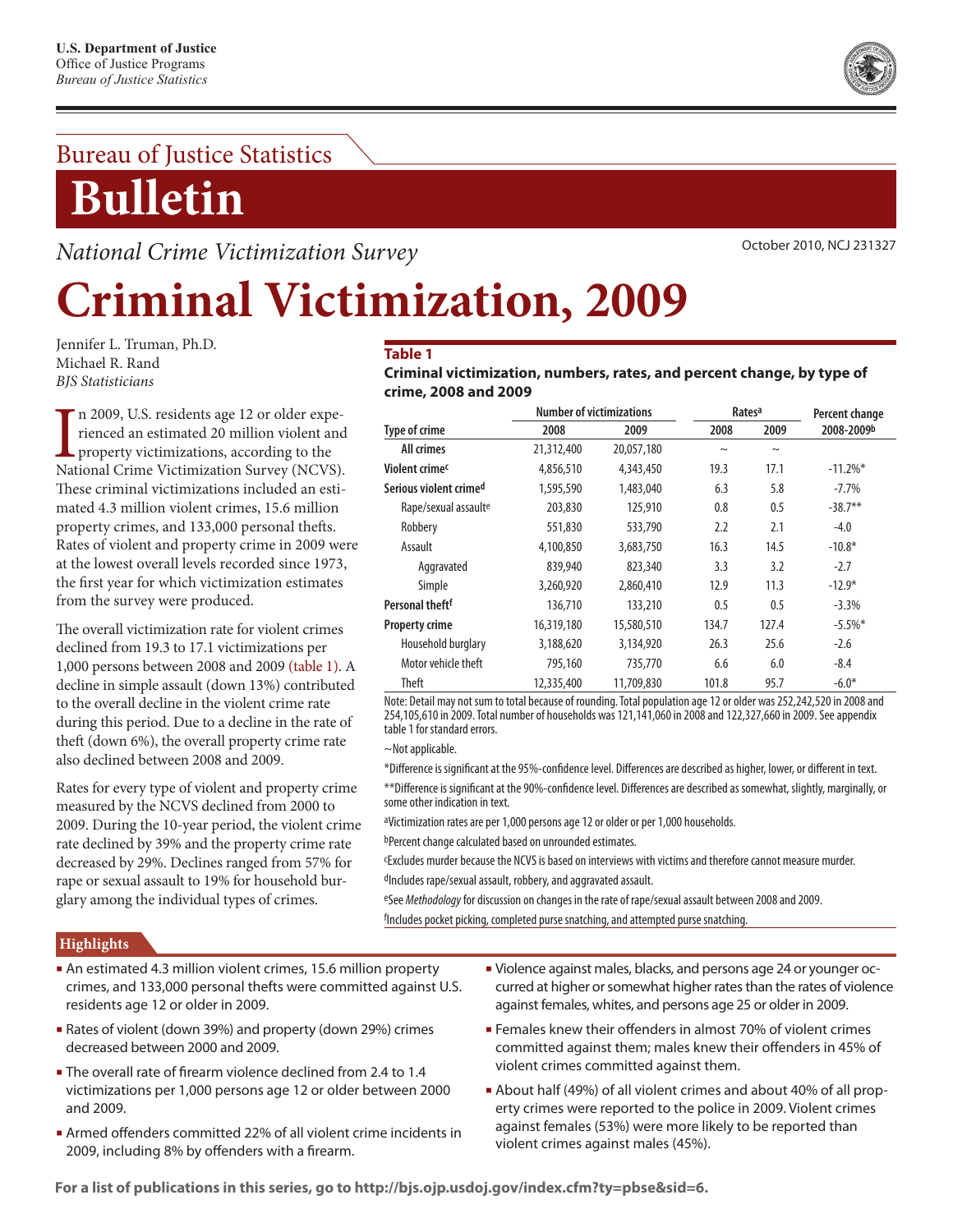The 2008 to 2009 year-to-year decline in violent and property crimes was consistent with findings from the Federal Bureau of Investigation's (FBI) Uniform Crime Reporting (UCR) program, which found declines in the rates of both violent (down 6.1%) and property crimes (down 5.5%) reported to the police. Because the NCVS and UCR measure an overlapping but not identical set of offenses and use different methodologies, exact congruity between the estimates cannot be expected. Both programs have generally demonstrated similar year-to-year increases or decreases in the levels of violent and property crimes during the survey's 38-year history.

A major difference between the programs is the type of data collected. The NCVS obtains estimates of both crimes reported and those not reported to the police. The UCR collects data on reported crimes only. According to victims interviewed for the NCVS, 49% of violent crimes and 39% of property crimes were reported to the police in 2009. (For additional information about the differences and similarities between the NCVS and UCR, see the *Nation's Two Crime Measures*, BJS Web, May 2003.)

#### **The NCVS collects information from victims of nonfatal violent crimes and property crimes**

The NCVS collects information on nonfatal crimes reported and not reported to the police against persons age 12 or older from a national representative sample of U.S. households. It produces national rates and levels of personal and property victimization, as well as information on the characteristics of crimes and victims, and the consequences of victimization to victims. Information on homicide presented in this report was obtained from the FBI's UCR program.

Violent crimes measured by the NCVS include rape, sexual assault, robbery, aggravated assault, and simple assault. Property crimes include household burglary, motor vehicle theft, and theft. The survey also measures personal theft, which includes pocket picking and purse snatching.

In 2009, 38,728 households and 68,665 individuals age 12 and older were interviewed for the NCVS. Each household was interviewed twice during the year. The response rate was 91.8% of households and 87.0% of eligible individuals.

#### **Figure 1**

#### **Violent crime rates overall fell by 39% from 2000 to 2009**

**Victimization ratesa Type of crime 2000 2009 Percent change 2000-2009b Violent crime<sup>c</sup>** 27.9 17.1 -38.7%\* Rape/sexual assault  $1.2$   $0.5$   $-56.9*$ Robbery 3.2 2.1  $-34.9*$  $\text{Assault}$   $23.5$   $14.5$   $-38.3*$ Aggravated 5.7 3.2 -43.1\* Simple  $17.8$  11.3  $-36.8*$ **Personal theft<sup>d</sup>**  $1.2$  0.5  $-56.6\%$ \* **Property crime** 178.1 127.4 -28.5%\* Household burglary 31.8 25.6 -19.4\* Motor vehicle theft 6.6 6.0 -30.5\* Theft  $137.7$  95.7  $-30.5*$ 

**Rates of criminal victimization and percent change, by type of crime, 2000** 

Note: The total population age 12 or older was 226,804,610 in 2000 and 254,105,610 in 2009. The total number of households in 2000 was 108,352,960 and 122,327,660 in 2009. See appendix table 2 for standard errors.

\*Difference is significant at the 95%-confidence level.

aVictimization rates are per 1,000 persons age 12 or older for violent crime or per 1,000 households for property crime. bDifferences between the annual rates shown do not take into account changes that may have occurred during interim years. Percent change calculated on unrounded estimates.

cExcludes murder because the NCVS is based on interviews with victims and therefore cannot measure murder.

dIncludes pocket picking, completed purse snatching, and attempted purse snatching.

 $0 - \frac{1}{2000}$ 5 10 15  $20$  $25$ 30 Simple assault Aggravated assault Robbery Rape/sexual assault Total violent crime 2000 2002 2004 2006 2008 2009 **Rate per 1,000 persons age 12 or older** Note: Excludes data for 2006. See *Methodology*.

**2 Criminal Victimization, 2009**

**Table 2**

**and 2009**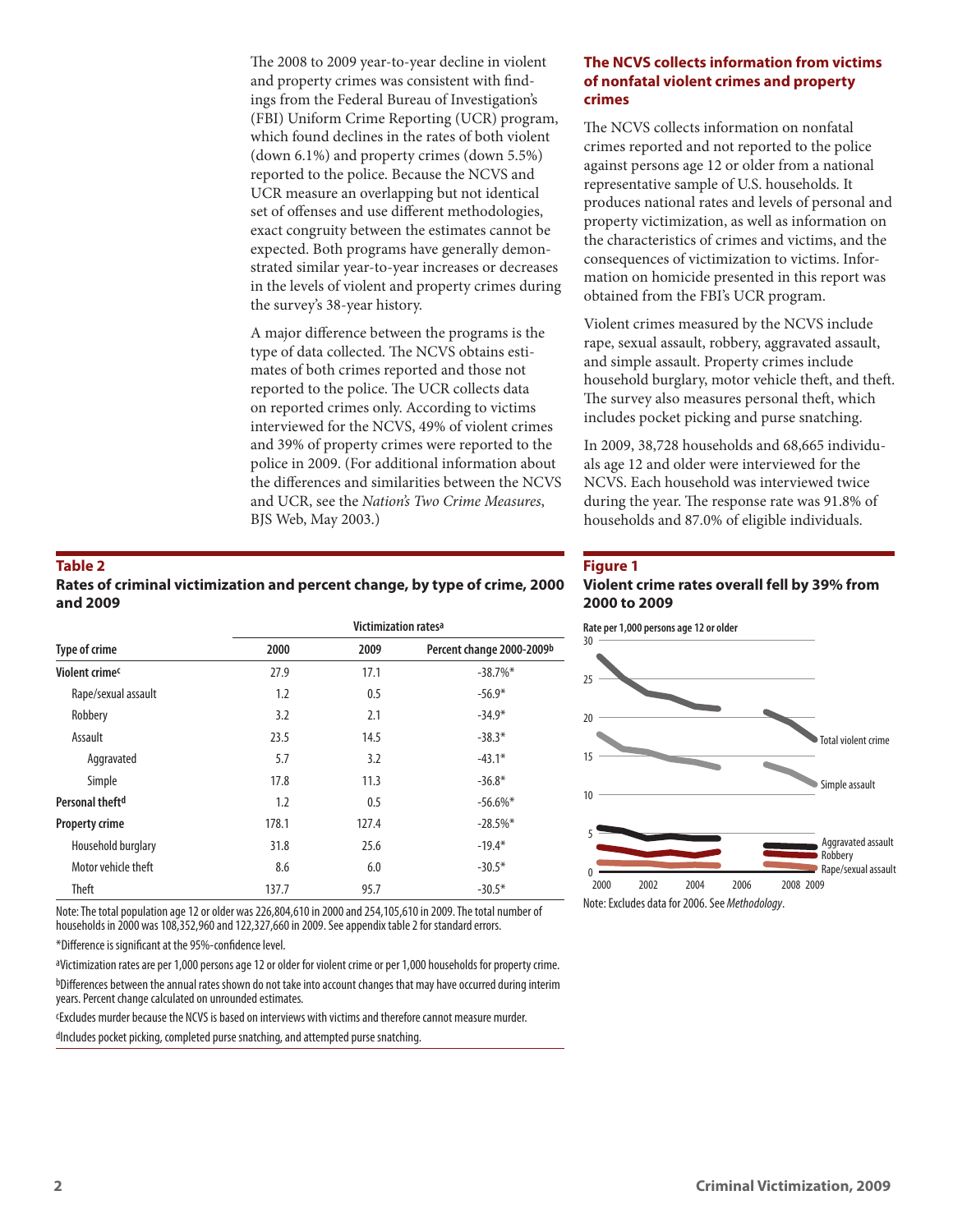#### **Violent and property crime rates remain at historic lows in 2009**

The rate of every major violent and property crime measured by the NCVS declined between 2000 and 2009 (table 2, figure 1).1 The overall violent crime rate has decreased since 1994, a trend that continued through 2009 (down 39%). Violent crime rates had remained generally stable between 2003 and 2007 and declined from 2007 to 2009.

During the 10-year period from 2000 to 2009, trends in the rates of victimization varied by the type of crime. The rate of rape or sexual assault remained generally stable from 2000 to 2007 before declining between 2007 and 2009 (table 3). Rates of robbery fell in the first 5-year period between 2000 and 2004 and remained stable for the second period. Rates for both aggravated assault and simple assault fell between 2000 and 2009.

The trend in a declining rate of overall property crime that began in 1974 continued through 2009. The rate of overall property crime fell by 29% during the 10-year period (figure 2). Rates of bur-

1The discussion of victimization rate trends excludes NCVS estimates for 2006 because of the methodological inconsistencies between the data for that year and other years. See *Methodology* and *Criminal Victimization, 2006* Technical Notes, BJS Web, December 2007.

glary declined from 2000 to 2002 and remained generally stable between 2002 and 2009. The rate for property theft fell in both the first and second half of the 10-year period, with a greater decline from 2005 to 2009 than from 2000 to 2004. Rates of motor vehicle theft remained generally stable between 2000 and 2007, and fell in 2008. There was no change in the rate of motor vehicle theft from 2008 to 2009.

#### **Figure 2**

**Property crime rates overall fell by 29% from 2000 to 2009** 



#### **Table 3**

#### **National crime victimization rates and percent change in rates, by type of crime, 2007-2009**

|                                                          |             | Rates per 1,000 persons or households |                         | Percent change <sup>a</sup> |            |             |
|----------------------------------------------------------|-------------|---------------------------------------|-------------------------|-----------------------------|------------|-------------|
| Type of crime                                            | 2007        | 2008                                  | 2009                    | 2007-2008                   | 2007-2009  | 2008-2009   |
| Violent crime <sup>b</sup>                               | 20.7        | 19.3                                  | 17.1                    | $-6.9%$                     | $-17.3%$ * | $-11.2\%$ * |
| Rape/sexual assault <sup>c</sup>                         | 1.0         | 0.8                                   | 0.5                     | $-18.5$                     | $-50.0*$   | $-38.7**$   |
| Robbery                                                  | 2.4         | 2.2                                   | 2.1                     | $-8.3$                      | $-12.0$    | $-4.0$      |
| Assault                                                  | 17.3        | 16.3                                  | 14.5                    | $-6.0$                      | $-16.2*$   | $-10.8*$    |
| Aggravated                                               | 3.4         | 3.3                                   | 3.2                     | $-2.9$                      | $-5.6$     | $-2.7$      |
| Simple                                                   | 13.9        | 12.9                                  | 11.3                    | $-6.8$                      | $-18.8*$   | $-12.9*$    |
| Personal theft <sup>d</sup>                              | 0.8         | 0.5                                   | 0.5                     | $-30.1%$                    | $-32.4%$ * | $-3.3%$     |
| <b>Property crime</b>                                    | 146.5       | 134.7                                 | 127.4                   | $-8.1\%$ *                  | $-13.1%$ * | $-5.5%$ *   |
| <b>Burglary</b>                                          | 26.9        | 26.3                                  | 25.6                    | $-2.2$                      | $-4.7$     | $-2.6$      |
| Motor vehicle theft                                      | 8.2         | 6.6                                   | 6.0                     | $-19.9*$                    | $-26.6*$   | $-8.4$      |
| <b>Theft</b>                                             | 111.4       | 101.8                                 | 95.7                    | $-8.6*$                     | $-14.1*$   | $-6.0*$     |
| Population                                               |             |                                       |                         |                             |            |             |
| Persons age 12 or older                                  | 250,344,870 |                                       | 252,242,520 254,105,610 |                             |            |             |
| Households headed by persons age 12 or older 119,503,530 |             |                                       | 121,141,060 122,327,660 |                             |            |             |

Note: See appendix table 3 for standard errors.

\*Difference is significant at the 95%-confidence level.

\*\*Difference is significant at the 90%-confidence level.

aPercent change calculated based on unrounded estimates.

bExcludes murder because the NCVS is based on interviews with victims and therefore cannot measure murder.

cSee *Methodology* for discussion on changes in the rate of rape/sexual assault.

dIncludes pocket picking, completed purse snatching, and attempted purse snatching.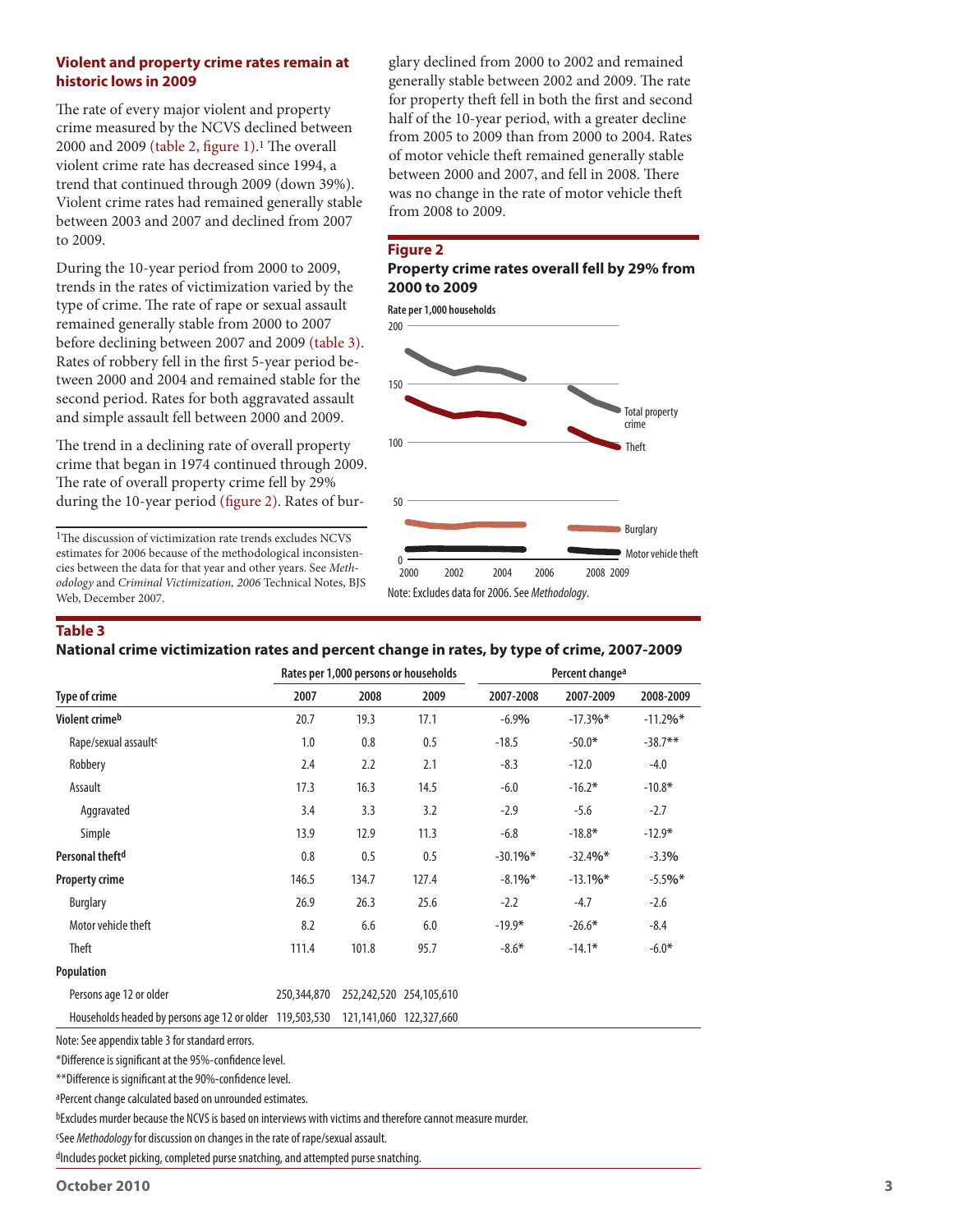#### **Federal Bureau of Investigation, Uniform Crime Reports, 2008-2009**

Violent crime as measured by the FBI through the Uniform Crime Reporting Program (UCR) includes murder and non-negligent manslaughter, forcible rape, robbery, and aggravated assault. Property crimes include burglary, larceny theft, and motor vehicle theft. The UCR measures crimes reported to the police against both persons and businesses. For information about the differences and similarities of the NCVS and UCR, see the *Nation's Two Crime Measures,* BJS Web, May 2003*.*

According to results released by the FBI, the rates of violent crimes reported to police as measured by the UCR declined by 6.1% between 2008 and 2009 (table 4). The rates of property crimes reported to police declined by 5.5% between 2008 and 2009. The UCR reported declines in the numbers of every crime measured.

#### **Table 4**

#### **Percent changes in the rates of crimes reported in the UCR, 2008-2009**

| Crime measured by the UCR | Percent change in the<br>rates of crimes reported |
|---------------------------|---------------------------------------------------|
| <b>Violent crime</b>      | $-6.1%$                                           |
| Murder                    | $-8.1$                                            |
| Forcible rape             | $-3.5$                                            |
| Robbery                   | $-8.8$                                            |
| Aggravated                | $-5.0$                                            |
| <b>Property crime</b>     | $-5.5%$                                           |
| <b>Burglary</b>           | $-2.2$                                            |
| Larceny theft             | $-4.8$                                            |
| Motor vehicle theft       | $-17.8$                                           |

Note: See *Crime in the United States, 2009* at <http://www2.fbi.gov/ucr/cius2009/index. html>.

#### **Victim characteristics in 2009 remained similar to those in previous years**

Similar to previous NCVS findings, males, blacks, and persons age 24 or younger continued to be victimized at higher or somewhat higher rates than females, whites, and persons age 25 or older (table 5). (See statistical differences defined in *Methodology.*)

#### *Gender of victim*

Males were victims of violent crime at rates slightly higher than females, indicating a continuing convergence of male and female victimization. Differences between male and female rates of simple assault were not statistically significant in 2009. This has occurred twice since 2000, in 2001 and 2007. Consistent with previous years, males experienced higher rates of robbery and aggravated assault than females. Females were more likely than males to be victims of rape or sexual assault.

#### *Race of victim*

Blacks were more likely than whites to be victims of overall violent crime, robbery, and aggravated assault, and somewhat more likely than whites to be victims of rape or sexual assault. Blacks also experienced higher rates than persons of other

races (American Indian, Alaska Native, Asian, Native Hawaiian, and other Pacific Islander) of overall violence, robbery, aggravated assault, and simple assault. Persons of two or more races were victims of overall violent crime at higher rates than whites and persons of other races, and somewhat higher rates than blacks.

#### *Hispanic origin of victim*

In 2009, Hispanics and non-Hispanics were equally likely to experience overall violent crime, rape or sexual assault, aggravated assault, and simple assault. Similar to NCVS findings for previous years, Hispanics were victims of robbery at rates higher than those of non-Hispanics.

#### *Age of victim*

Overall victimization rates for violent crime declined with victim age in 2009, a finding consistent with previous years. Generally, persons age 25 or older experienced violent victimization at lower rates than younger persons. Persons ages 12 to 15 experienced simple assault at rates higher than persons age 20 or older, and slightly higher rates than persons ages 16 to 19.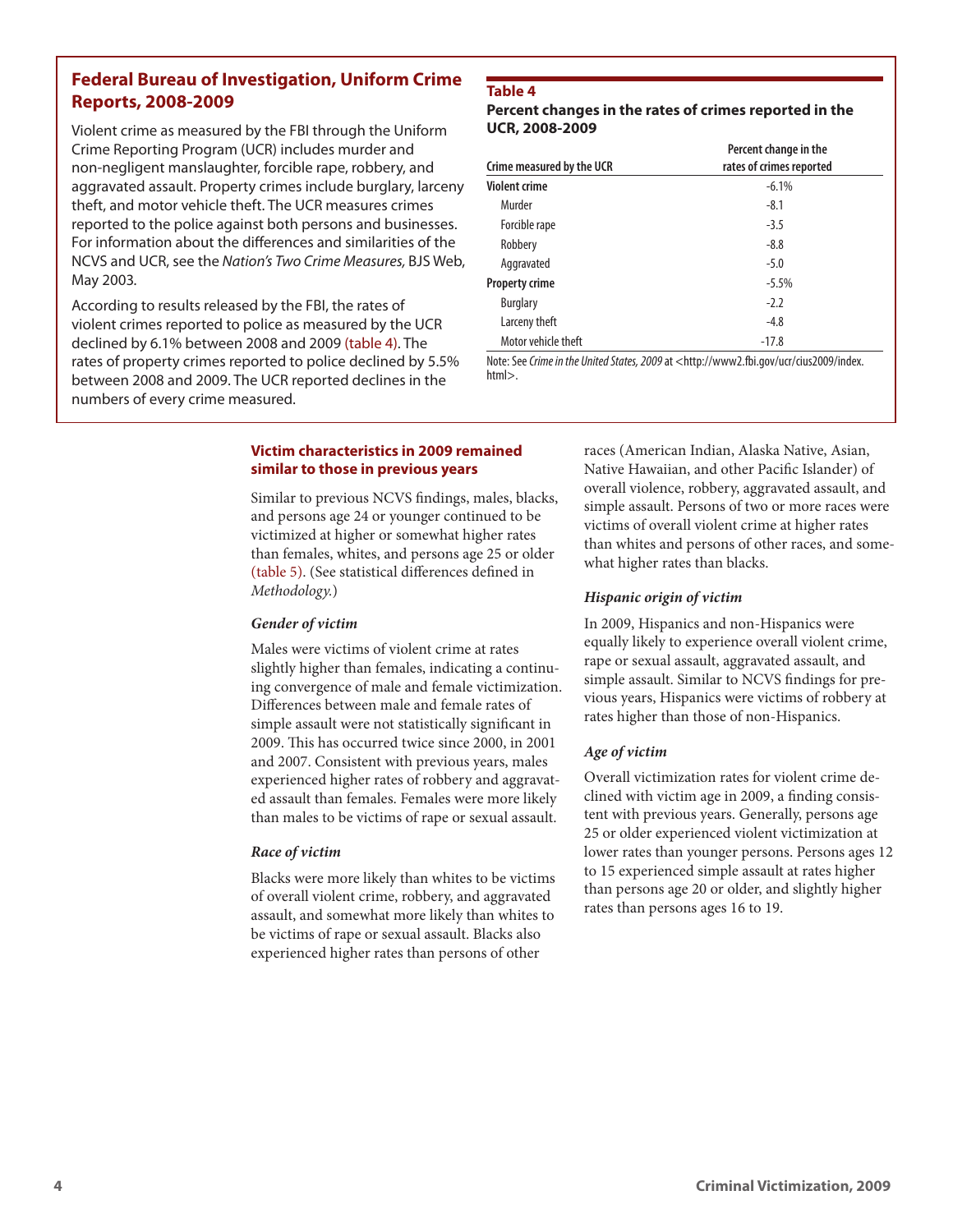#### **Table 5 Rates of violent crime, by gender, race, Hispanic origin, and age of victim, 2009**

|                                          |             |              |                        |                  | Violent victimizations per 1,000 persons age 12 or older |                       |                |
|------------------------------------------|-------------|--------------|------------------------|------------------|----------------------------------------------------------|-----------------------|----------------|
| Demographic characteristics<br>of victim |             | <b>Total</b> | Rape/sexual<br>assault |                  | <b>Total assault</b>                                     | Aggravated<br>assault |                |
|                                          | Population  |              |                        | Robbery          |                                                          |                       | Simple assault |
| Gender                                   |             |              |                        |                  |                                                          |                       |                |
| Male                                     | 124,041,190 | 18.4         | $0.2\wedge$            | 2.7              | 15.6                                                     | 4.3                   | 11.3           |
| Female                                   | 130,064,420 | 15.8         | 0.8                    | 1.6              | 13.5                                                     | 2.3                   | 11.2           |
| Race                                     |             |              |                        |                  |                                                          |                       |                |
| White                                    | 206,331,920 | 15.8         | 0.4                    | 1.6              | 13.7                                                     | 2.7                   | 11.0           |
| <b>Black</b>                             | 31,046,560  | 26.8         | 1.2                    | 5.6              | 19.9                                                     | 6.8                   | 13.0           |
| Other race*                              | 13,982,530  | 9.8          | $-\Lambda$             | $0.5\wedge$      | 9.3                                                      | 1.9 <sub>0</sub>      | 7.4            |
| Two or more races                        | 2,744,600   | 42.1         | $- \Lambda$            | 5.2 <sub>0</sub> | 36.9                                                     | 9.3 <sub>0</sub>      | 27.5           |
| Hispanic origin                          |             |              |                        |                  |                                                          |                       |                |
| <b>Hispanic</b>                          | 35,375,280  | 18.1         | 0.5 <sub>0</sub>       | 3.4              | 14.2                                                     | 3.2                   | 11.0           |
| Non-Hispanic                             | 218,238,010 | 17.0         | 0.5                    | 1.9              | 14.6                                                     | 3.3                   | 11.3           |
| Age                                      |             |              |                        |                  |                                                          |                       |                |
| $12 - 15$                                | 16,230,740  | 36.8         | 0.9 <sub>0</sub>       | 3.1              | 32.8                                                     | 6.9                   | 25.9           |
| $16 - 19$                                | 17,203,070  | 30.3         | $0.6\wedge$            | 5.2              | 24.6                                                     | 5.3                   | 19.3           |
| $20 - 24$                                | 20,620,150  | 28.1         | $0.8 \wedge$           | 3.5              | 23.8                                                     | 7.5                   | 16.3           |
| $25 - 34$                                | 41,073,240  | 21.5         | 0.8 <sub>0</sub>       | 2.8              | 17.9                                                     | 4.5                   | 13.4           |
| $35 - 49$                                | 64,323,190  | 16.1         | 0.4 <sub>0</sub>       | 2.0              | 13.7                                                     | 2.6                   | 11.1           |
| $50 - 64$                                | 56,651,170  | 10.7         | 0.3 <sub>0</sub>       | 1.1              | 9.3                                                      | 1.9                   | 7.5            |
| 65 or older                              | 38,004,060  | 3.2          | 0.2 <sub>0</sub>       | 0.4 <sub>0</sub> | 2.5                                                      | $0.3\wedge$           | 2.2            |

Note: Violent crimes measured by the National Crime Victimization Survey include rape, sexual assault, robbery, aggravated assault, and simple assault. Because the NCVS interviews persons about their victimizations, murder and manslaughter cannot be included. See appendix table 4 for standard errors.

--Rounds to less than 0.05 violent victimizations per 1,000 persons age 12 or older.

^Based on 10 or fewer sample cases.

\*Includes American Indians, Alaska Natives, Asians, Native Hawaiians, and other Pacific Islanders.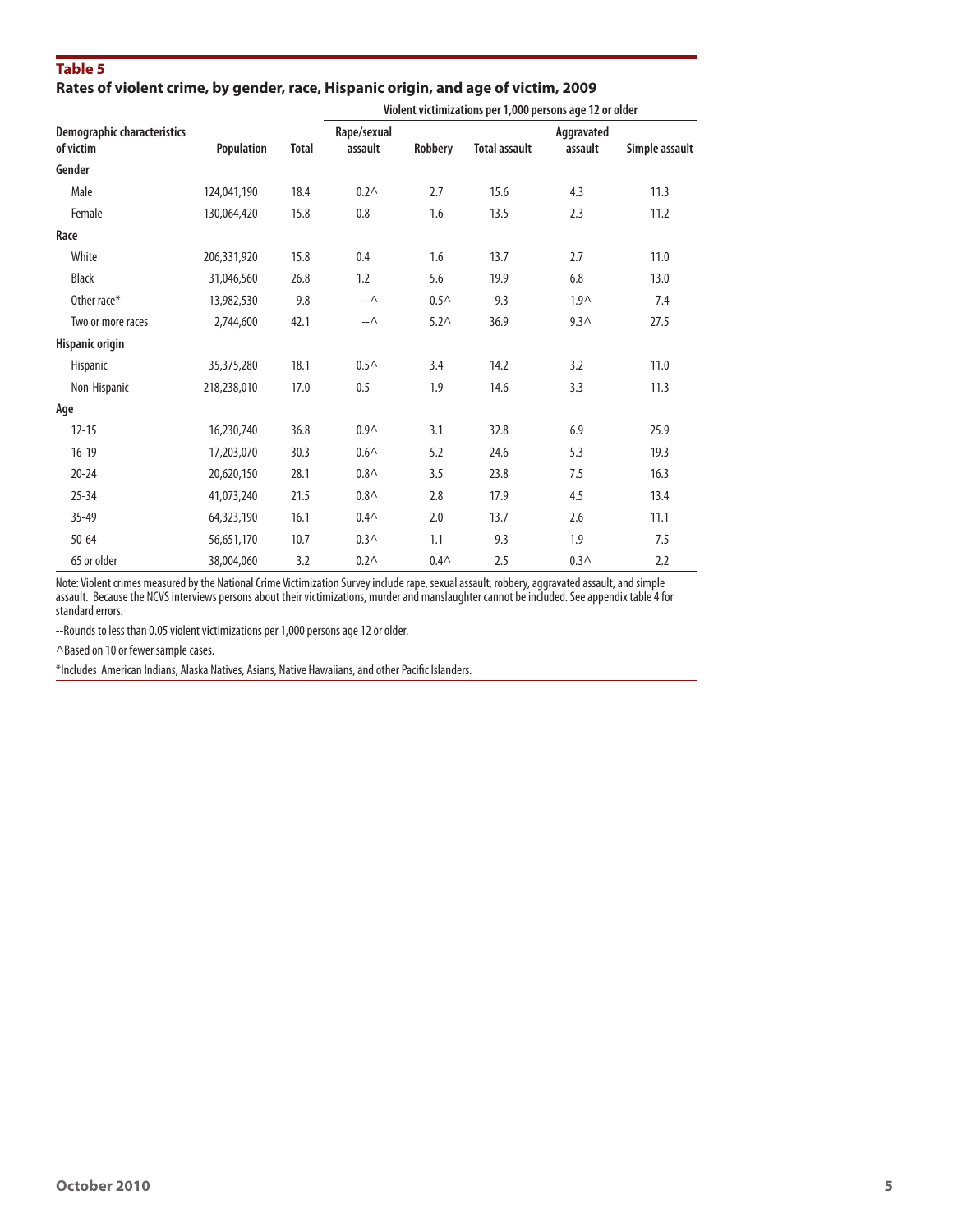#### **Lower income households and larger households experienced higher property crime rates**

Lower income households experienced property crime at higher rates than higher income households. In general, lower income households had higher rates of overall property crime and household burglary, compared to higher income households (table 6). Households in the lowest income category—less than \$7,500 per year—had the highest overall property crime rate, and were victims of property crime at a rate that was about 1.6 times higher than households earning \$75,000 per year or more.

Household burglary, property theft, and motor vehicle theft rates varied across income categories. Burglary rates of households in the lowest income category were about 3 times higher than households earning \$75,000 per year or more. Households earning less than \$7,500 per year

were more likely to experience property theft than households in all other income categories. Rates of motor vehicle theft were higher for households earning \$35,000 to \$49,999 per year than households earning \$50,000 per year or more.

Consistent with previous years of the NCVS, larger households experienced property crime at higher rates than smaller households in 2009. Overall property crime rates were greater for larger households compared to smaller households. For property theft and motor vehicle theft, patterns across households of different sizes were similar to that of overall property crime. Households with six or more persons experienced more overall property crime, household burglary, motor vehicle theft, and property theft than smaller households. Households with six or more persons were about 3 times more likely to be victims of property crime than single person households.

#### **Table 6**

**Property crime rates, by household income and household size, 2009**

|                                     |                             | Victimizations per 1,000 households |                 |                     |              |  |  |
|-------------------------------------|-----------------------------|-------------------------------------|-----------------|---------------------|--------------|--|--|
| <b>Characteristics of household</b> | <b>Number of households</b> | <b>Total</b>                        | <b>Burglary</b> | Motor vehicle theft | <b>Theft</b> |  |  |
| <b>Household income</b>             |                             |                                     |                 |                     |              |  |  |
| Less than \$7,500                   | 4,062,990                   | 201.1                               | 44.4            | 6.0                 | 150.7        |  |  |
| \$7,500-\$14,999                    | 6,770,380                   | 157.0                               | 46.3            | 8.3                 | 102.4        |  |  |
| \$15,000-\$24,999                   | 10,188,470                  | 141.6                               | 35.3            | 6.5                 | 99.8         |  |  |
| \$25,000-\$34,999                   | 10,326,980                  | 134.1                               | 32.3            | 6.5                 | 95.3         |  |  |
| \$35,000-\$49,999                   | 13,868,310                  | 139.7                               | 26.7            | 10.2                | 102.8        |  |  |
| \$50,000-\$74,999                   | 14,818,560                  | 120.0                               | 19.3            | 4.5                 | 96.2         |  |  |
| \$75,000 or more                    | 23,765,460                  | 124.9                               | 15.1            | 4.2                 | 105.6        |  |  |
| Number of persons in household      |                             |                                     |                 |                     |              |  |  |
| 1                                   | 35,316,700                  | 91.8                                | 26.8            | 3.7                 | 61.3         |  |  |
| $2$ or $3$                          | 60,992,130                  | 118.6                               | 22.8            | 5.7                 | 90.1         |  |  |
| 4 or 5                              | 22,414,460                  | 184.6                               | 26.7            | 8.6                 | 149.4        |  |  |
| 6 or more                           | 3,604,360                   | 267.5                               | 55.4            | 17.1                | 195.0        |  |  |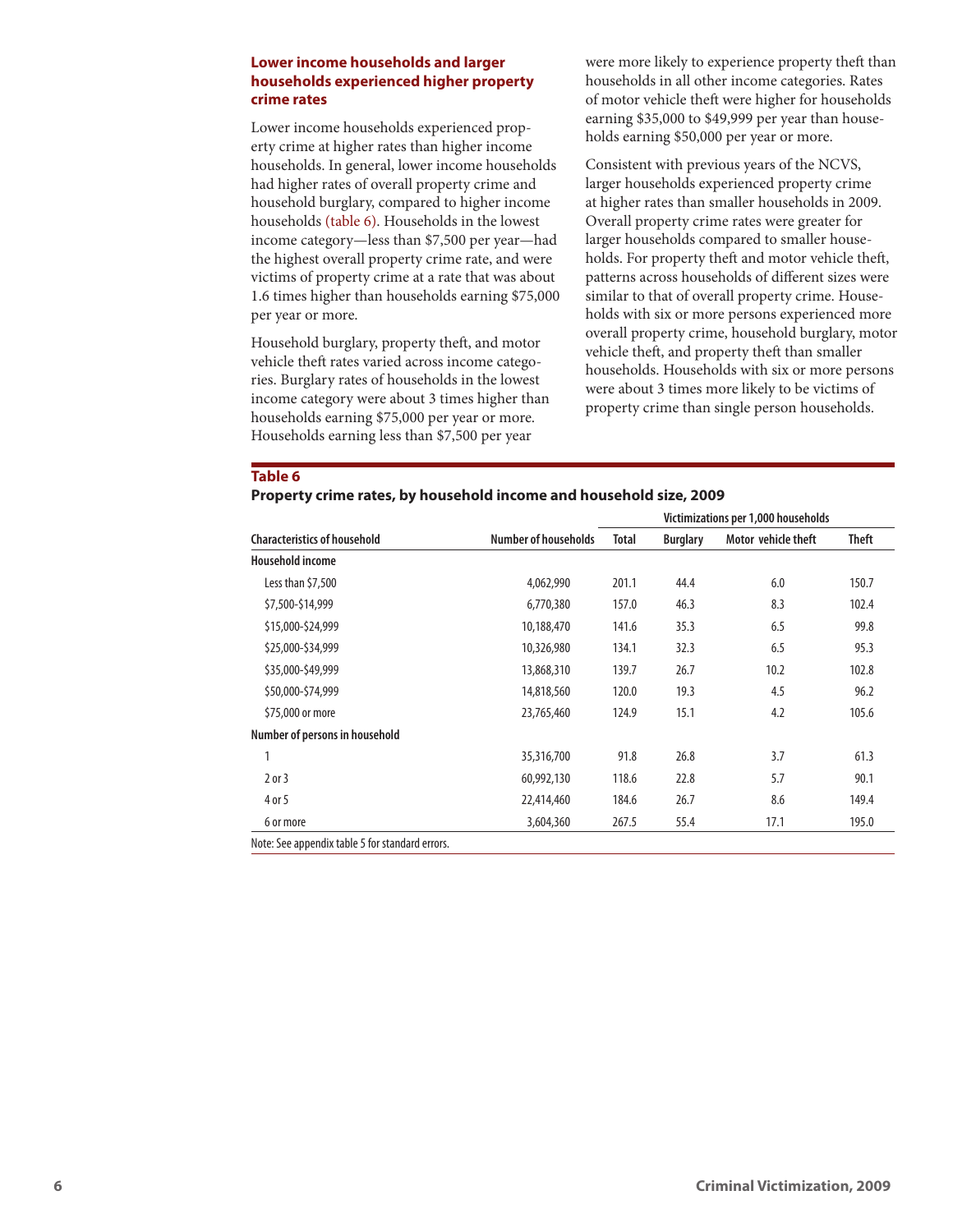#### **Victims knew the offenders in 45% of violent crimes against men and 68% of violent crimes against women in 2009**

Females have generally been most often victimized by someone they knew, while males have been more likely or equally likely to be victimized by a stranger. This pattern continued during 2009 (table 7).

Females knew their offenders in almost 70% of violent crimes committed against them. Females who were victims of violence were more likely to be victimized by someone they knew (a nonstranger) than a stranger for all measured violent crimes, except robbery.

The percentages of overall violence, rape or sexual assault, robbery, aggravated assault, and simple assault committed by strangers were higher for males than for females. Male victims of overall violent crime were slightly more likely to have been victimized by strangers than by nonstrangers. For rape or sexual assault and robbery, males were more likely to have been victimized by

strangers than nonstrangers. Offenders known to both male and female victims were most often identified as friends or acquaintances. For overall violent crime and assault, males and females were equally likely to have been victimized by an acquaintance. For rape or sexual assault, females were more likely than males to have been victimized by an acquaintance. For robbery, males were more likely than females to have been victimized by an acquaintance.

The greatest difference between violent crime committed against males and females was the percentage committed by intimate partners. The NCVS defines intimate partners as current or former spouses, boyfriends, or girlfriends. The percentage of female victims (26%) of intimate partner violence was about 5 times that of male victims (5%). There were no significant differences in the numbers and rates of intimate partner victimizations for males and females from 2008 to 2009 (table 8).

#### **Table 7**

#### **Relationship between victim and offender, by gender of victim, 2009**

|                               |               | <b>Violent crime</b> |                                       | Rape/sexual assault |                          | Robbery         |                          | Aggravated assault |               | Simple assault |
|-------------------------------|---------------|----------------------|---------------------------------------|---------------------|--------------------------|-----------------|--------------------------|--------------------|---------------|----------------|
| <b>Relationship to victim</b> | <b>Number</b> | Percent              | <b>Number</b>                         | Percent             | <b>Number</b>            | Percent         | <b>Number</b>            | Percent            | <b>Number</b> | Percent        |
| Male victims                  |               |                      |                                       |                     |                          |                 |                          |                    |               |                |
| <b>Total</b>                  | 2,283,200     | 100%                 | 19,820                                | 100%^               | 329,070                  | 100%            | 529,550                  | 100%               | 1,404,760     | 100%           |
| Nonstranger                   | 1,029,710     | 45%                  | 5,090                                 | 26%^                | 108,130                  | 33%             | 247,800                  | 47%                | 668,690       | 48%            |
| Intimate partner*             | 117,210       | 5                    | $\overline{\phantom{m}}$              | -- ^                | $\overline{\phantom{m}}$ | -- ^            | 33,150                   | $6^{\wedge}$       | 84,050        | 6              |
| Other relative                | 130,530       | 6                    | $\overline{\phantom{m}}$              | -- ^                | 22,380                   | $7^$            | $- -$                    | $ \wedge$          | 108,150       | 8              |
| Friend/acquaintance           | 781,980       | 34                   | 5,090                                 | $26^{\wedge}$       | 85,750                   | 26              | 214,640                  | 41                 | 476,490       | 34             |
| Stranger                      | 1,180,000     | 52%                  | 14,720                                | 74%^                | 205,800                  | 63%             | 275,920                  | 52%                | 683,560       | 49%            |
| Relationship unknown          | 73,490        | 3%                   | $\hspace{0.05cm}$ – $\hspace{0.05cm}$ | $-960$              | 15,140                   | $5\%$ $\wedge$  | 5,840                    | $1\%$              | 52,510        | 4%             |
| <b>Female victims</b>         |               |                      |                                       |                     |                          |                 |                          |                    |               |                |
| <b>Total</b>                  | 2,060,250     | 100%                 | 106,100                               | 100%                | 204,720                  | 100%            | 293,790                  | 100%               | 1,455,650     | 100%           |
| Nonstranger                   | 1,390,720     | 68%                  | 84,240                                | 79%                 | 94,890                   | 46%             | 189,610                  | 65%                | 1,021,980     | 70%            |
| Intimate partner*             | 538,090       | 26                   | 43,200                                | 41                  | 41,590                   | 20              | 52,350                   | 18                 | 400,950       | 28             |
| Other relative                | 181,670       | 9                    | $\overline{\phantom{m}}$              | --∧                 | 21,710                   | $11^$           | 19,850                   | $7^$               | 140,110       | 10             |
| Friend/acquaintance           | 670,960       | 33                   | 41,040                                | 39                  | 31,590                   | 15 <sub>0</sub> | 117,410                  | 40                 | 480,920       | 33             |
| Stranger                      | 633,850       | 31%                  | 21,860                                | $21\%$ $\wedge$     | 97,250                   | 48%             | 104,180                  | 36%                | 410,550       | 28%            |
| <b>Relationship unknown</b>   | 35,690        | $2\%$ $\wedge$       | $-$                                   | $-960$              | 12,570                   | $6\%$ $\wedge$  | $\overline{\phantom{m}}$ | $-960$             | 23,110        | $2\%$ $\wedge$ |

Note: Percentages may not sum to 100% because of rounding. See appendix table 6 for standard errors.

^Based on 10 or fewer sample cases.

--Rounds to less than 0.5 percent

\*Defined as current or former spouses, boyfriends, or girlfriends.

#### **Table 8**

#### **Number and rate of intimate partner violence, by victims' gender, 2008 and 2009**

|                                                 | 2008    |       | 2009          |       |  |
|-------------------------------------------------|---------|-------|---------------|-------|--|
| <b>Gender of victim</b>                         | Number  | Rate* | <b>Number</b> | Rate* |  |
| Male                                            | 88,120  | 0.7   | 117,210       | 0.9   |  |
| Female                                          | 504,980 | 3.9   | 538,090       | 4.1   |  |
| Note: See appendix table 7 for standard errors. |         |       |               |       |  |
|                                                 |         |       |               |       |  |

\*Rate per 1,000 persons age 12 or older.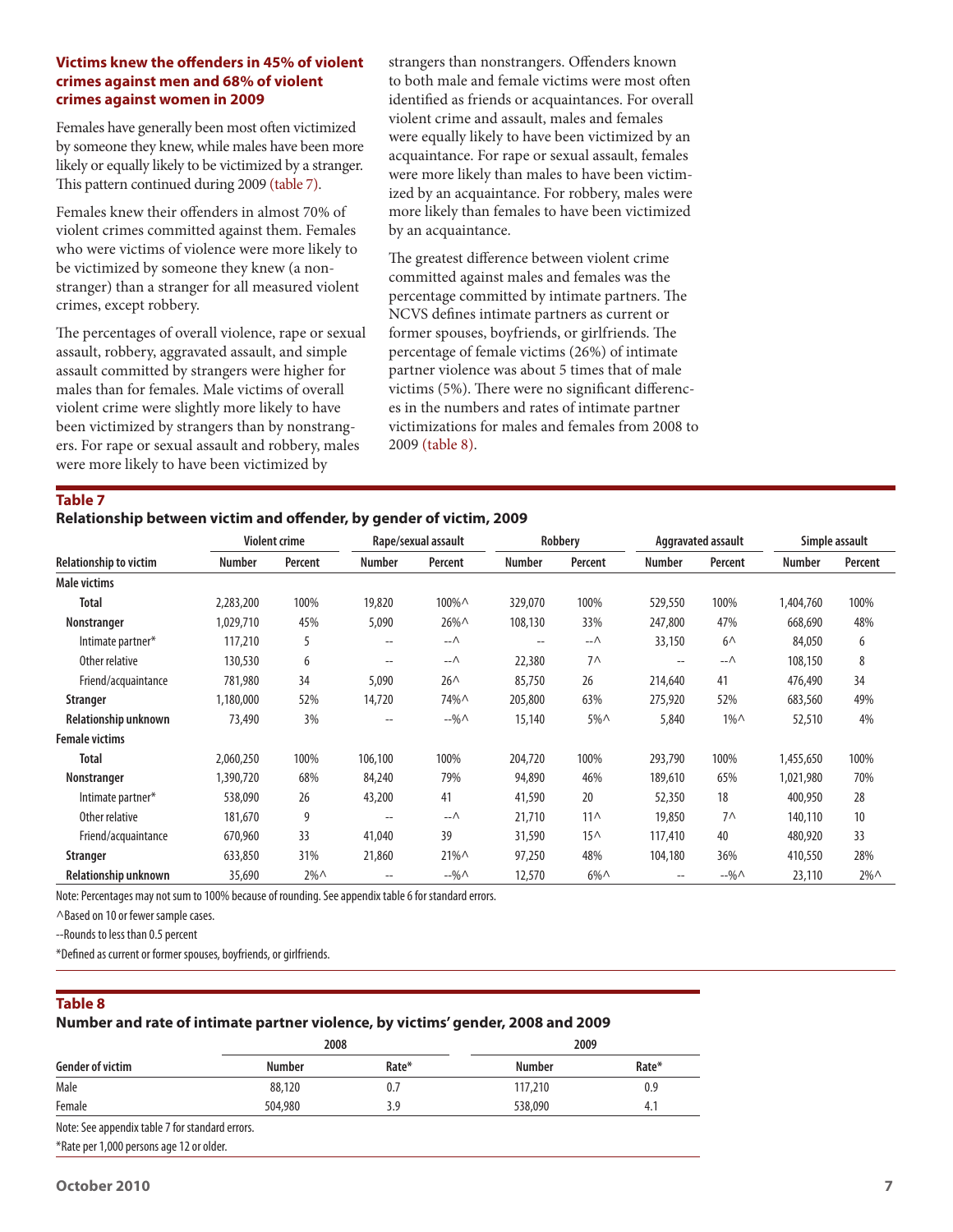#### **Weapons were used in 22% of all violent crimes in 2009**

For overall violent crime, firearms, knives, and other weapons were used in about equal proportions (table 9). Robbery (47%) was the most likely offense to involve an armed offender. Firearms were the most often used weapon in robberies (28%).

Between 2000 and 2009, the overall rate of firearm violence declined from 2.4 to 1.4 victimizations per 1,000 persons age 12 or older (table 10). Firearms were used in about 8% of all violent crime incidents in 2009. During the 10-year period, about 6% to 9% of all violent crime incidents were committed with firearms (not shown in table).

#### **Nearly half of all violent crimes and about 40% of all property crimes were reported to the police in 2009**

During 2009, a greater percentage of violent victimizations (49%) were reported to the police, compared to property crimes (39%) (table 11). The percentage of robberies reported to the police (68%) was somewhat higher than the percentage for aggravated assault (58%), and higher than the percentage for simple assault (42%). For property crimes, motor vehicle theft (85%) was the crime most frequently reported to the police.

The percentage of violent crimes reported to the police was generally stable from 2000 to 2009 (figure 3). There was no significant difference between the percentage of violent crimes reported in 2000 (48%) and 2009 (49%). For property crime, the percentage reported to the police varied during the 10-year period. The percentage of property crimes reported to the police in 2009 (39%) was higher than the percentage reported in 2000 (36%), and somewhat higher than those reported in 2001 (37%) and 2007 (37%).

In 2009, violent crimes against females (53%) were more likely to be reported than violent crimes against males (45%) (table 12). Overall, violent crimes against blacks were slightly more likely to be reported than violent crimes against whites (not shown in table). The percentage of violent crimes reported to the police did not differ

#### **Table 9**

#### **Presence of weapons in violent incidents, by type, 2009**

|                               |                      |         |               | Rape/sexual    |               |                |               | Simple and         |
|-------------------------------|----------------------|---------|---------------|----------------|---------------|----------------|---------------|--------------------|
|                               | <b>Violent crime</b> |         |               | assault        | Robbery       |                |               | aggravated assault |
| Presence of offender's weapon | <b>Number</b>        | Percent | <b>Number</b> | Percent        | <b>Number</b> | <b>Percent</b> | <b>Number</b> | Percent            |
| <b>Total</b>                  | 4,130,140            | 100%    | 125,910       | 100%           | 516,060       | 100%           | 3,488,160     | 100%               |
| No weapon                     | 2,999,560            | 73%     | 106,660       | 85%            | 244,880       | 48%            | 2,648,020     | 76%                |
| Weapon                        | 904,820              | 22%     | 12,970        | $10\% \wedge$  | 241,910       | 47%            | 649,940       | 19%                |
| Firearm                       | 326,090              | 8       | --            | –−∧            | 142.780       | 28             | 183,310       | 5                  |
| Knife                         | 235,380              | 6       | 10,480        | $8^{\wedge}$   | 48,470        | 9              | 176,430       |                    |
| <b>Other</b>                  | 281,420              |         | 2,490         | $2^{\wedge}$   | 39,200        | 8              | 239,740       |                    |
| Type not ascertained          | 61,930               |         | --            | –−∧            | 11,470        | $2^{\wedge}$   | 50,470        |                    |
| Don't know                    | 225,760              | 6%      | 6,280         | $5\%$ $\wedge$ | 29,270        | $6\%$ $\wedge$ | 190,200       | 6%                 |

Note: Percentage may not sum to 100% because of rounding. If the offender was armed with more than one weapon, the crime was classified based on the most serious weapon present. See appendix table 8 for standard errors.

^Based on 10 or fewer sample cases.

--Rounds to less than 0.5 percent.

#### **Table 10**

| Firearm use in violent crime, 2000 and 2009 |  |  |  |  |  |  |
|---------------------------------------------|--|--|--|--|--|--|
|---------------------------------------------|--|--|--|--|--|--|

| Firearm use in crime                                    | 2000    | 2009    |
|---------------------------------------------------------|---------|---------|
| Incidents                                               | 428,670 | 326,090 |
| <b>Victimizations</b>                                   | 533,470 | 352,810 |
| Rate per 1,000 persons age 12 or older                  | 7.4     | $1.4*$  |
| Percent of all violent incidents                        | 7.0%    | 7.9%    |
| *Difference is significant at the 95%-confidence level. |         |         |

#### **Table 11**

#### **Percent of violent and property crimes reported to the police, 2009**

| <b>Type of crime</b>  | Percent reported |
|-----------------------|------------------|
| <b>Violent crime</b>  | 48.6%            |
| Rape/sexual assault   | 55.4             |
| Robbery               | 68.4             |
| Aggravated assault    | 58.2             |
| Simple assault        | 41.9             |
| <b>Property crime</b> | 39.4%            |
| <b>Burglary</b>       | 57.3             |
| Motor vehicle theft   | 84.6             |
| <b>Theft</b>          | 31.8             |

Note: See appendix table 9 for standard errors.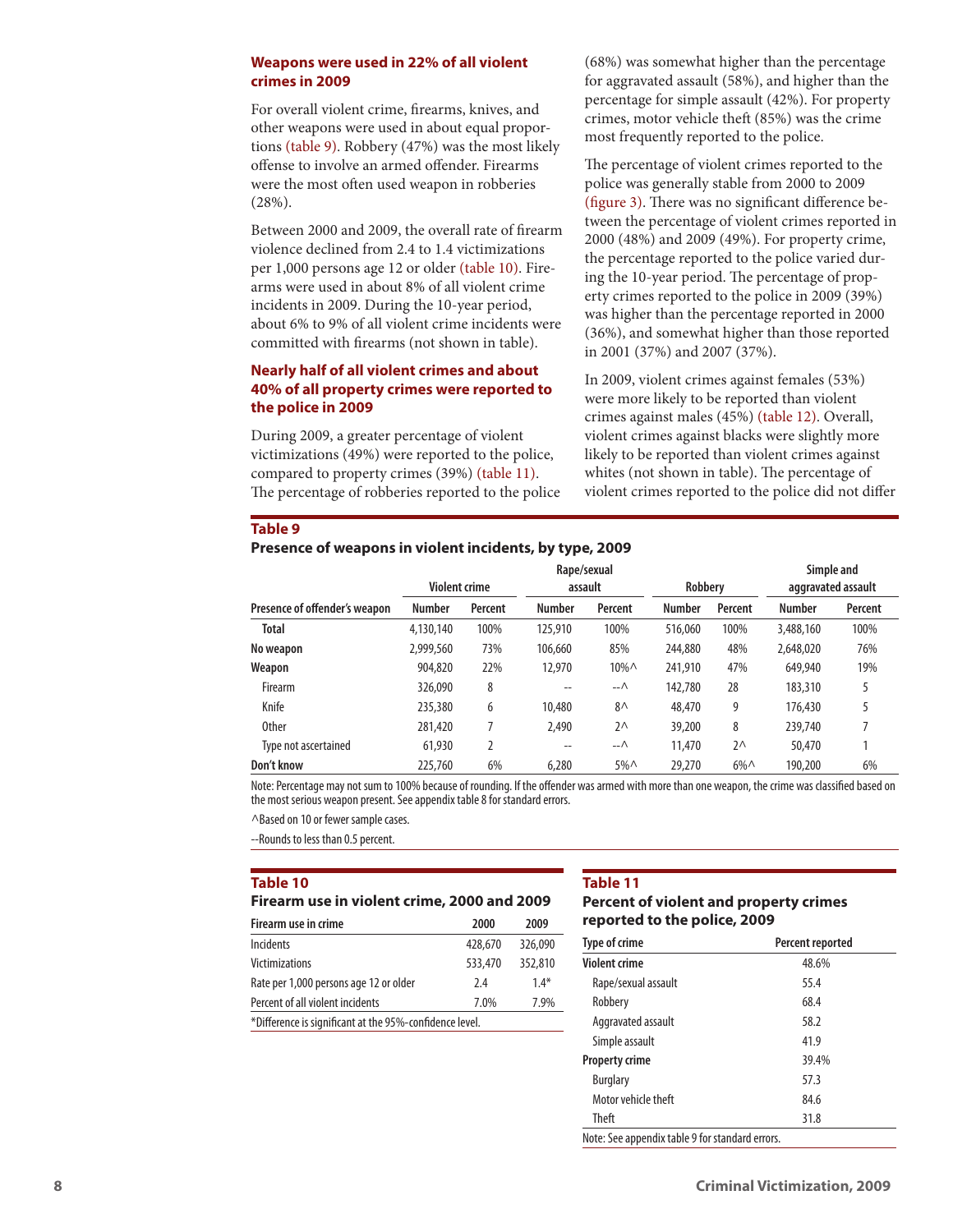for males or females in different racial groups. Violent crimes against black females were more likely to be reported to the police than those against white males, and slightly more likely than those against males of other races. For both males and females, there were no differences among Hispanics and non-Hispanics in the likelihood of reporting violent crime to the police.

The percentage of property crimes reported to the police for households headed by males and those headed by females did not differ. For households that had a white or black male head of household, property crimes were more likely to be reported than property crimes against households headed by males of other races. Reporting did not differ by racial group for households that had a female head of household. No difference emerged in the percentage of property crimes reported between Hispanic and non-Hispanic households, regardless of whether the head of household was male or female.

#### **Rates of violent crimes reported to the police remained stable, and rates of property crime reported to the police declined between 2008 and 2009**

There was no statistical difference between the 2008 and 2009 rates of violent crimes reported to the police (table 13). The rate of property crimes reported to the police declined from 2008 to 2009 due to a decline in the rate of theft reported to the police.

#### **Figure 3**

#### **Reporting of violent crime has remained stable since 2000**

**Percent reported to police** 



2000 2001 2002 2003 2004 2005 2006 2007 2008 2009 Note: Excludes data for 2006. See *Methodology*.

#### **Table 12**

#### **Percent of crimes reported to the police, by gender, race, and Hispanic origin, 2009**

| <b>Characteristics of victims</b> | <b>Violent</b> | Property |
|-----------------------------------|----------------|----------|
| <b>Total</b>                      | 48.6%          | 39.4%    |
| <b>Male</b>                       | 44.5%          | 40.2%    |
| White                             | 43.2           | 40.8     |
| Black                             | 52.8           | 41.7     |
| Other race*                       | 38.6           | 30.7     |
| Hispanic                          | 46.2           | 36.7     |
| Non-Hispanic                      | 44.2           | 40.9     |
| Female                            | 53.2%          | 38.7%    |
| White                             | 52.1           | 38.6     |
| Black                             | 58.7           | 39.2     |
| Other race*                       | 56.4           | 40.1     |
| Hispanic                          | 48.7           | 34.5     |
| Non-Hispanic                      | 54.0           | 39.4     |

Note: Total includes estimates for persons identifying with two or more races, not shown separately. Racial categories displayed are for persons who identified with one race. See appendix table 10 for standard errors.

\*Includes American Indians, Alaska Natives, Asians, Native Hawaiians, and other Pacific Islanders.

#### **Table 13**

#### **Rates and percent change of crimes reported to the police, by type of crime, 2008 and 2009**

|                             | Rates <sup>a</sup> |      |                           |
|-----------------------------|--------------------|------|---------------------------|
| Type of crime               | 2008               | 2009 | Percent change 2008-2009b |
| Violent crimes <sup>c</sup> | 9.1                | 8.3  | $-8.3%$                   |
| Serious violent crimesd     | 3.7                | 3.6  | $-3.3%$                   |
| Rape/sexual assault         | 0.3                | 0.3  | $-18.0$                   |
| Robbery                     | 1.3                | 1.4  | 8.6                       |
| Assault                     | 7.4                | 6.6  | $-10.8$                   |
| Aggravated                  | 2.1                | 1.9  | $-8.6$                    |
| Simple                      | 5.3                | 4.7  | $-11.7$                   |
| Personal theft <sup>e</sup> | 0.3                | 0.2  | $-25.7%$                  |
| <b>Property crimes</b>      | 54.3               | 50.2 | $-7.4\%$ *                |
| Household burglary          | 14.8               | 14.7 | $-0.7$                    |
| Motor vehicle theft         | 5.2                | 5.1  | $-2.6$                    |
| <b>Theft</b>                | 34.2               | 30.4 | $-11.1*$                  |

Note: Detail may not add to total because of rounding. Total population age 12 or older was 252,242,520 in 2008 and 254,105,610 in 2009. Total number of households was 121,141,060 in 2008 and 122,327,660 in 2009. See appendix table 11 for standard errors.

\*Difference is significant at the 95%-confidence level.

\*\*Difference is significant at the 90%-confidence level.

aVictimization rates are per 1,000 persons age 12 or older or per 1,000 households.

bPercent change calculated based on unrounded estimates.

cExcludes murder because the NCVS is based on interviews with victims and therefore cannot measure murder.

dIncludes rape/sexual assault, robbery, and aggravated assault

eIncludes pocket picking, completed purse snatching, and attempted purse snatching.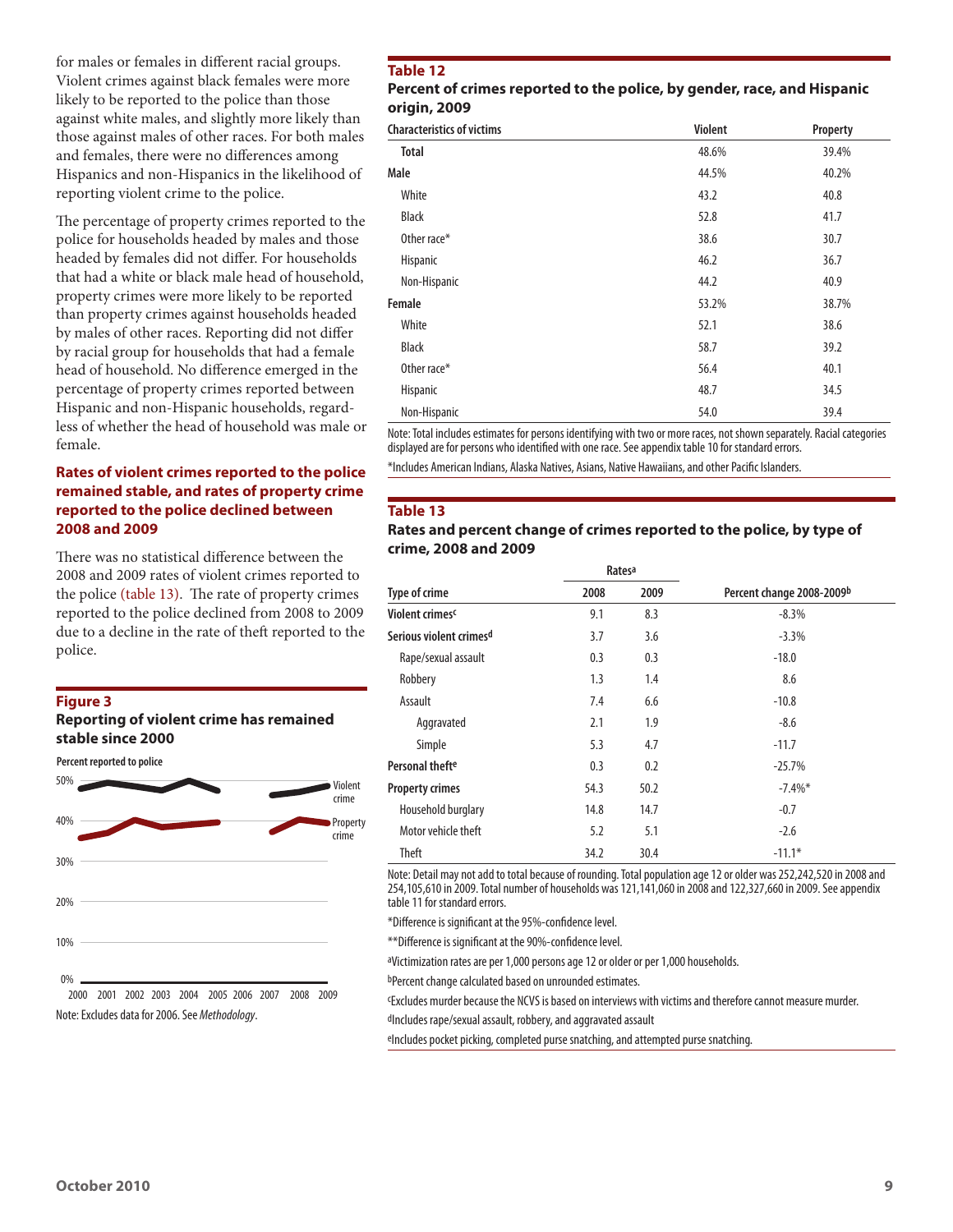#### **Methodology**

The National Crime Victimization Survey (NCVS) is an annual data collection conducted by the U.S. Census Bureau for the Bureau of Justice Statistics (BJS). The NCVS collects information on nonfatal crimes, reported and not reported to the police, against persons age 12 or older from a nationally representative sample of U.S. households.

Violent crimes measured by the NCVS include rape or sexual assault, robbery, aggravated assault, and simple assault. Property crimes include household burglary, motor vehicle theft, and theft.

The survey results presented in this report are based on data gathered from residents living throughout the United States, including persons living in group quarters, such as dormitories, rooming houses, and religious group dwellings. Armed Forces personnel living in military barracks and institutionalized persons, such as correctional facility inmates, were not included in the scope of this survey.

Each housing unit selected for the National Crime Victimization Survey (NCVS) remains in the

sample for 3 years, with each of seven interviews taking place at 6-month intervals. An NCVS field representative's first contact with a household selected for the survey is in person. The field representative may conduct subsequent interviews by telephone. To elicit more accurate reporting of incidents, the NCVS uses a self-respondent method that requires a direct interview with each person 12 years or older in the household—except under certain specific conditions. Proxy interviews accounted for about 3% of all NCVS interviews in 2009.

Annual collection year estimates of the levels and rates of victimization are derived by accumulating estimates quarterly. The weights of all crimes reported during the interviews in that year are summed, regardless of when the crime occurred. The base for the collection year rate for personal crimes is the sum of all person weights. The base for the property crime rates is the sum of all household weights. For more detail, see the *Methodology* in *Criminal Victimization in the United States, Statistical Tables,* BJS Web, March 2010.

#### **Appendix Table 1**

|                             | Standard error of the<br>number of victimizations |         |        | <b>Standard error</b><br>of the rates |
|-----------------------------|---------------------------------------------------|---------|--------|---------------------------------------|
| <b>Type of crime</b>        | 2008                                              | 2009    | 2008   | 2009                                  |
| All crimes                  | 446,804                                           | 396,003 | $\sim$ | $\sim$                                |
| Violent crimes <sup>a</sup> | 201,595                                           | 190,805 | 0.80   | 0.75                                  |
| Serious violent crimesb     | 103,032                                           | 99,110  | 0.41   | 0.39                                  |
| Rape/sexual assault         | 31,719                                            | 24,078  | 0.13   | 0.10                                  |
| Robbery                     | 55,479                                            | 54,264  | 0.22   | 0.21                                  |
| Assault                     | 181,862                                           | 172,398 | 0.72   | 0.68                                  |
| Aggravated                  | 70,674                                            | 69,862  | 0.28   | 0.27                                  |
| Simple                      | 158,238                                           | 147,615 | 0.63   | 0.58                                  |
| Personal theft <sup>c</sup> | 25,485                                            | 24,834  | 0.10   | 0.10                                  |
| <b>Property crimes</b>      | 385,717                                           | 344,331 | 3.18   | 2.82                                  |
| Household burglary          | 142,834                                           | 130,649 | 1.18   | 1.07                                  |
| Motor vehicle theft         | 60,166                                            | 53,639  | 0.50   | 0.44                                  |
| Theft                       | 328,139                                           | 291,973 | 2.71   | 2.39                                  |

**Standard errors for criminal victimization, numbers and rates, by type of crime, 2008 and 2009**

Note: Standard errors were calculated using NCVS general variance parameters developed by the U.S. Census Bureau. These standard errors are for estimates in table 1.

~Not applicable

aExcludes murder because the NCVS is based on interviews with victims and therefore cannot measure murder.

bIncludes rape/sexual assault, robbery, and aggravated assault.

CIncludes pocket picking, completed purse snatching, and attempted purse snatching.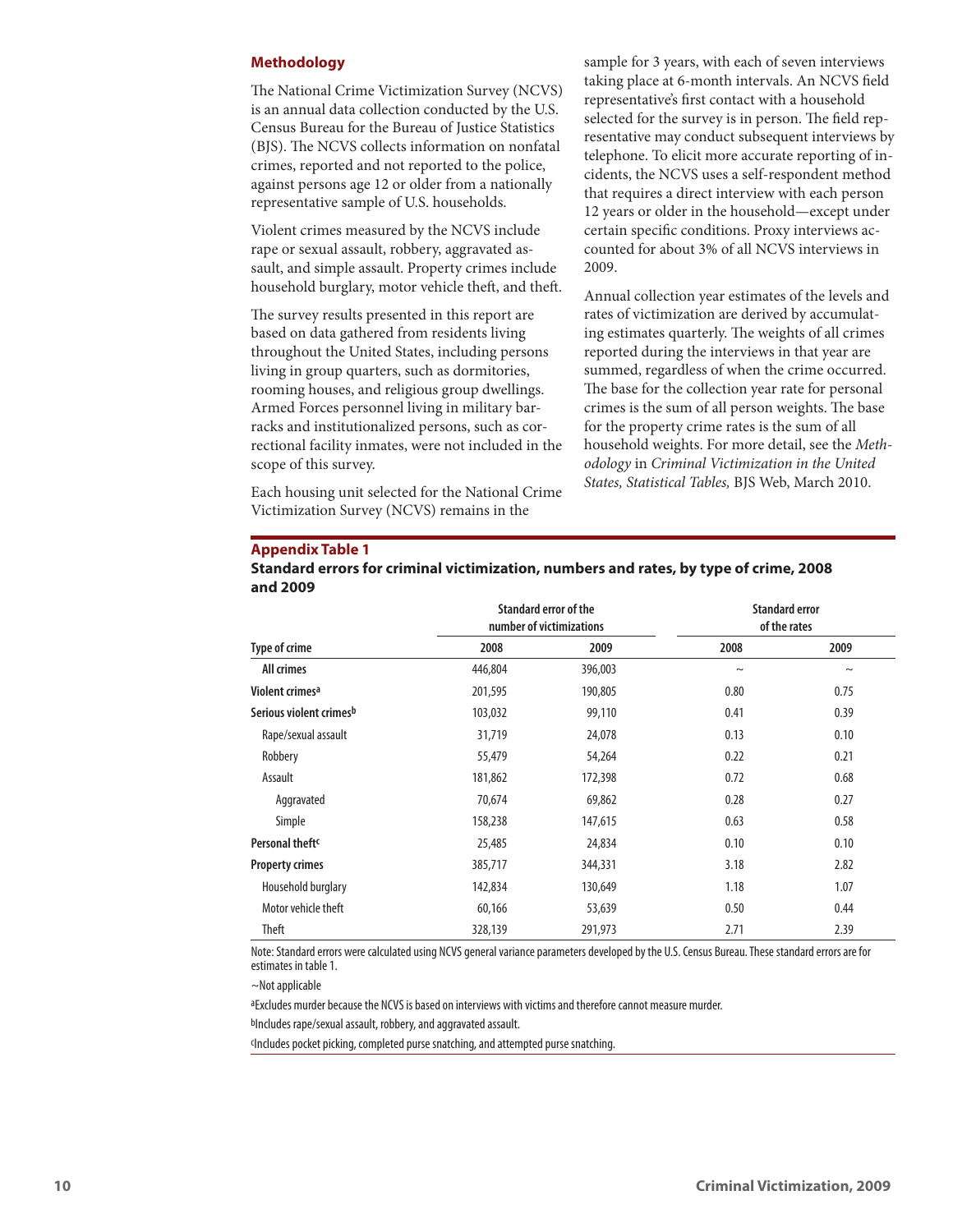#### *Methodological changes to the NCVS in 2006*

As discussed in the previous editions in this bulletin series, *Criminal Victimization, 2006* and *Criminal Victimization, 2007*, methodological changes implemented in 2006 impacted the estimates for that year to an extent that they were considered to be not comparable to those of previous years. Evaluation of 2007 and later data from the NCVS conducted by BJS and the Census Bureau have found a high degree of confidence that estimates for these years are consistent with and comparable to those for 2005 and previous years. For this reason, discussion of trends in the rates of crime in this report excludes 2006. BJS and the Census Bureau continue to examine the impact of the methodological changes on survey estimates. The reports, *Criminal Victimization, 2006* (December 2007), *Criminal Victimization, 2007* (December 2008), *Criminal Victimization, 2008* (September 2009), are available on the BJS Website at <http:// bjs.ojp.usdoj.gov>.

#### *Statistical differences defined*

BJS tested the comparisons between the percentages and rates for *Criminal Victimization, 2009* to determine if observed differences were statistically significant. Differences described as higher, lower, or different passed a test at the 0.05 level

#### **Appendix Table 2**

#### **Standard errors for rates of criminal victimization, by type of crime, 2000 and 2009**

|                             | Standard error of the<br>victimization rates |      |  |
|-----------------------------|----------------------------------------------|------|--|
| <b>Type of crime</b>        | 2000                                         | 2009 |  |
| Violent crimesa             | 1.05                                         | 0.75 |  |
| Rape/sexual assault         | 0.14                                         | 0.10 |  |
| Robbery                     | 0.26                                         | 0.21 |  |
| Assault                     | 0.94                                         | 0.68 |  |
| Aggravated                  | 0.38                                         | 0.27 |  |
| Simple                      | 0.78                                         | 0.58 |  |
| Personal theft <sup>b</sup> | 0.14                                         | 0.10 |  |
| <b>Property crimes</b>      | 3.66                                         | 2.82 |  |
| Household burglary          | 1.24                                         | 1.07 |  |
| Motor vehicle theft         | 0.51                                         | 0.44 |  |
| <b>Theft</b>                | 3.16                                         | 2.39 |  |

Note: Standard errors were calculated using NCVS general variance parameters developed by the U.S. Census Bureau. These standard errors are for estimates in table 2.

aExcludes murder because the NCVS is based on interviews with victims and therefore cannot measure murder.

bIncludes pocket picking, completed purse snatching, and attempted purse snatching.

of statistical significance (95%-confidence level). Differences described as somewhat, slightly, marginally, or some indication passed a test at the 0.10 level of statistical significance (90%-confidence level). Caution is required when comparing estimates not explicitly discussed in this bulletin.

#### *Change in the rape/sexual assault rate for 2008 to 2009*

While the change in the rape/sexual assault rate for 2008 to 2009 is significantly different at the 90%-confidence level, care should be taken in interpreting this change because the estimates of rape/sexual assault are based on a small number of cases reported to the survey. Therefore, small absolute changes and fluctuations in the rates of victimization can result in large year-to-year percent change estimates. For 2009, the estimate of rape/sexual assault is based on 36 unweighted cases compared to 56 unweighted cases in 2008. The measurement of rape and sexual assault represents one of the most serious challenges in the field of victimization research. Rape and sexual assault remain sensitive subjects that are difficult to ask about in the survey context. As part of the on-going redesign of the NCVS, BJS is exploring methods for improving the reporting of these crimes.

#### **Appendix Table 3**

#### **Standard errors for national crime victimization rates, by type of crime, 2007- 2009**

|                             | Standard error of the rates |      |      |  |  |
|-----------------------------|-----------------------------|------|------|--|--|
| <b>Type of crime</b>        | 2007                        | 2008 | 2009 |  |  |
| Violent crime <sup>a</sup>  | 0.83                        | 0.80 | 0.75 |  |  |
| Rape/sexual assault         | 0.13                        | 0.13 | 0.10 |  |  |
| Robbery                     | 0.22                        | 0.22 | 0.21 |  |  |
| Assault                     | 0.74                        | 0.72 | 0.68 |  |  |
| Aggravated                  | 0.27                        | 0.28 | 0.27 |  |  |
| Simple                      | 0.65                        | 0.63 | 0.58 |  |  |
| Personal theft <sup>b</sup> | 0.12                        | 0.10 | 0.10 |  |  |
| <b>Property crime</b>       | 2.87                        | 3.18 | 2.82 |  |  |
| <b>Burglary</b>             | 1.07                        | 1.18 | 1.07 |  |  |
| Motor vehicle theft         | 0.53                        | 0.50 | 0.44 |  |  |
| Theft                       | 2.47                        | 2.71 | 2.39 |  |  |

Note: Standard errors were calculated using NCVS general variance parameters developed by the U.S. Census Bureau. These standard errors are for estimates in table 3.

aExcludes murder because the NCVS is based on interviews with victims and therefore cannot measure murder.

bIncludes pocket picking, completed purse snatching, and attempted purse snatching.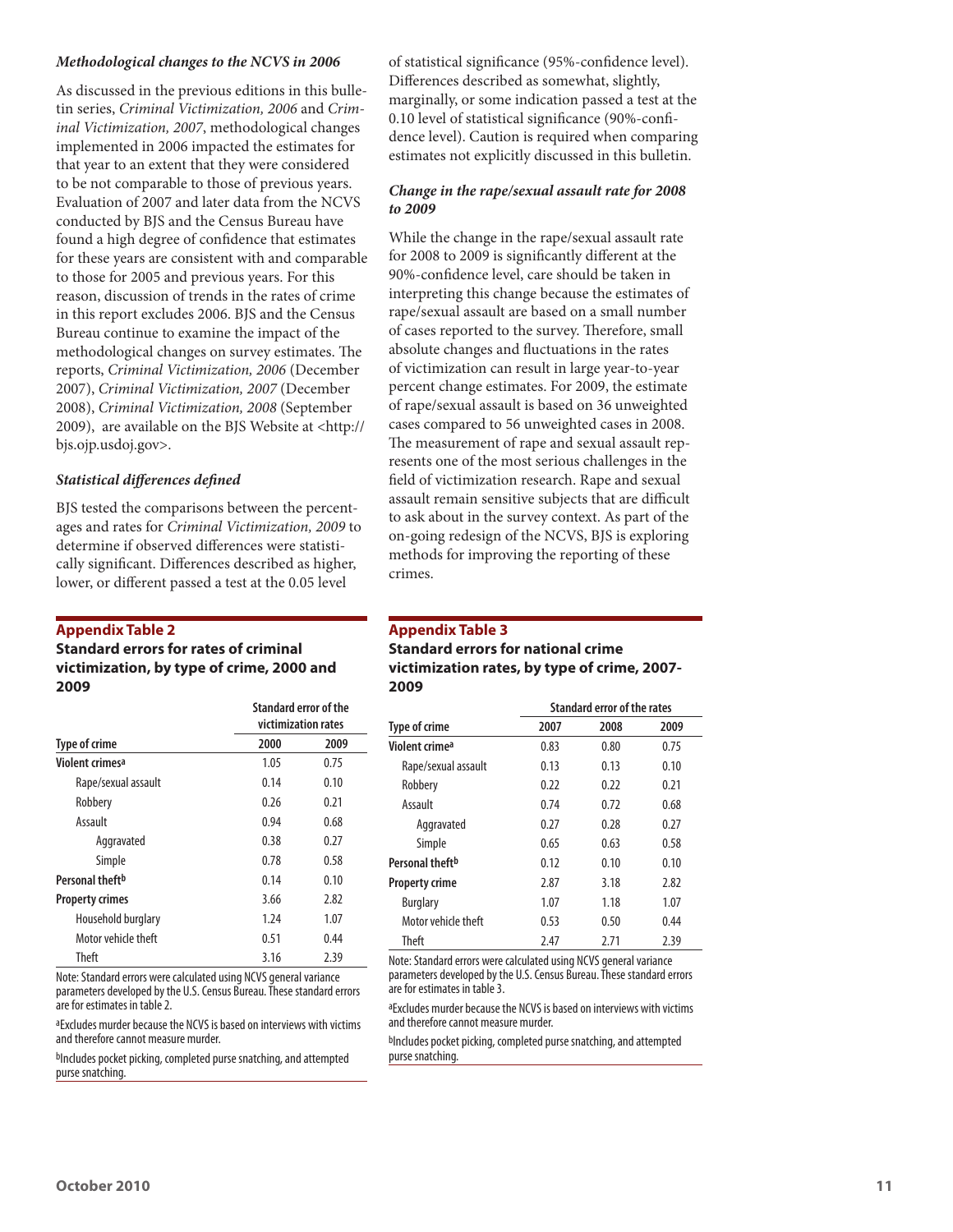#### **Appendix Table 4**

| Standard errors for rates of violent crime, by gender, race, Hispanic origin, and age of victim, |  |
|--------------------------------------------------------------------------------------------------|--|
| 2009                                                                                             |  |

|                                      |      | Standard error of the rates of violent victimizations                     |                   |      |                   |      |  |
|--------------------------------------|------|---------------------------------------------------------------------------|-------------------|------|-------------------|------|--|
| Demographic characteristic of victim | All  | Rape/sexual assault Robbery All assault Aggravated assault Simple assault |                   |      |                   |      |  |
| Gender                               |      |                                                                           |                   |      |                   |      |  |
| Male                                 | 1.10 | $0.08 \wedge$                                                             | 0.35              | 1.00 | 0.46              | 0.82 |  |
| Female                               | 0.99 | 0.17                                                                      | 0.25              | 0.90 | 0.31              | 0.80 |  |
| Race                                 |      |                                                                           |                   |      |                   |      |  |
| White                                | 0.84 | 0.10                                                                      | 0.21              | 0.77 | 0.28              | 0.67 |  |
| <b>Black</b>                         | 2.33 | 0.41                                                                      | 0.95              | 1.96 | 1.06              | 1.53 |  |
| Other race*                          | 1.84 | ۰-۸                                                                       | 0.38 <sub>0</sub> | 1.79 | $0.76^$           | 1.58 |  |
| Two or more races                    | 8.29 | ۰-۸                                                                       | $2.77^$           | 7.73 | 3.75 <sub>0</sub> | 6.63 |  |
| Hispanic origin                      |      |                                                                           |                   |      |                   |      |  |
| Hispanic                             | 1.76 | 0.24 <sub>0</sub>                                                         | 0.68              | 1.53 | 0.66              | 1.32 |  |
| Non-Hispanic                         | 0.86 | 0.11                                                                      | 0.23              | 0.78 | 0.31              | 0.67 |  |
| Age                                  |      |                                                                           |                   |      |                   |      |  |
| $12 - 15$                            | 3.61 | $0.48 \wedge$                                                             | 0.92              | 3.38 | 1.42              | 2.96 |  |
| $16-19$                              | 3.16 | 0.37 <sub>0</sub>                                                         | 1.18              | 2.81 | 1.20              | 2.45 |  |
| $20 - 24$                            | 2.81 | $0.40 \wedge$                                                             | 0.88              | 2.56 | 1.34              | 2.07 |  |
| $25 - 34$                            | 1.84 | 0.29 <sub>0</sub>                                                         | 0.57              | 1.65 | 0.75              | 1.39 |  |
| $35 - 49$                            | 1.30 | $0.16^$                                                                   | 0.39              | 1.18 | 0.45              | 1.04 |  |
| $50 - 64$                            | 1.07 | $0.15^$                                                                   | 0.30              | 0.99 | 0.40              | 0.87 |  |
| 65 or older                          | 0.64 | 0.14 <sub>0</sub>                                                         | $0.21 \wedge$     | 0.56 | $0.18^$           | 0.52 |  |

Note: Violent crimes measured by the National Crime Victimization Survey include rape, sexual assault, robbery, aggravated assault, and simple assault. Because the NCVS interviews persons about their victimizations, murder and manslaughter cannot be included. Standard errors were calculated using NCVS general variance parameters developed by the U.S. Census Bureau. These standard errors are for estimates in table 5.

^Based upon 10 or fewer sample cases.

\*Includes includes American Indians, Alaska Natives, Asians, Native Hawaiians, and other Pacific Islanders.

--Rates round to less than 0.05 violent victimizations per 1,000 persons age 12 or older.

#### **Appendix Table 5**

#### **Standard errors for property crime rates, by household income and household size, 2009**

|                                     | Standard error of the rates of victimizations |                 |                     |              |  |
|-------------------------------------|-----------------------------------------------|-----------------|---------------------|--------------|--|
| <b>Characteristics of household</b> | <b>Total</b>                                  | <b>Burglary</b> | Motor vehicle theft | <b>Theft</b> |  |
| Household income                    |                                               |                 |                     |              |  |
| Less than \$7,500                   | 13.00                                         | 6.25            | 2.21                | 11.44        |  |
| \$7,500-\$14,999                    | 9.38                                          | 5.08            | 2.06                | 7.63         |  |
| \$15,000-\$24,999                   | 7.54                                          | 3.68            | 1.49                | 6.34         |  |
| \$25,000-\$34,999                   | 7.30                                          | 3.48            | 1.48                | 6.16         |  |
| \$35,000-\$49,999                   | 6.61                                          | 2.76            | 1.65                | 5.66         |  |
| \$50,000-\$74,999                   | 5.97                                          | 2.25            | 1.03                | 5.33         |  |
| \$75,000 or more                    | 5.05                                          | 1.60            | 0.80                | 4.63         |  |
| Number of persons in household      |                                               |                 |                     |              |  |
|                                     | 3.69                                          | 1.86            | 0.62                | 2.96         |  |
| $2$ or $3$                          | 3.46                                          | 1.36            | 0.62                | 2.98         |  |
| 4 or 5                              | 6.26                                          | 2.25            | 1.21                | 5.65         |  |
| 6 or more                           | 15.33                                         | 7.39            | 4.03                | 13.51        |  |

Note: Standard errors were calculated using NCVS general variance parameters developed by the U.S. Census Bureau. These standard errors are for estimates in table 6.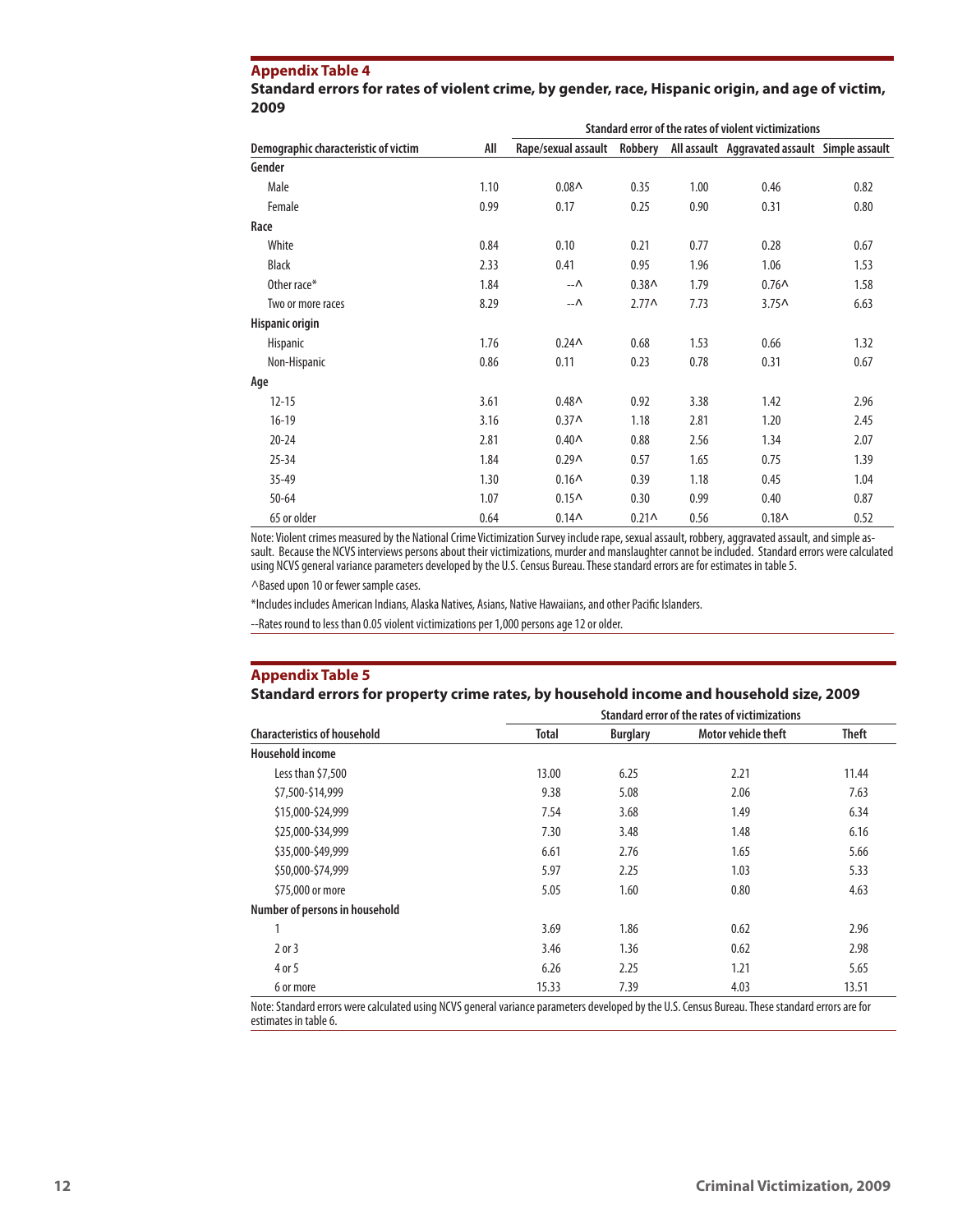| Appendix Table 6                                                                        |  |
|-----------------------------------------------------------------------------------------|--|
| Standard errors for relationship between victim and offender, by gender of victim, 2009 |  |

|                               | <b>Violent crime</b>     | Rape/sexual assault      | Robbery                  | Aggravated assault       | Simple assault    |
|-------------------------------|--------------------------|--------------------------|--------------------------|--------------------------|-------------------|
|                               | <b>Standard error of</b> | <b>Standard error of</b> | <b>Standard error of</b> | <b>Standard error of</b> | Standard error of |
| <b>Relationship to victim</b> | the percent              | the percent              | the percent              | the percent              | the percent       |
| Male victims                  |                          |                          |                          |                          |                   |
| Nonstranger                   | 2.5                      | $2.1\wedge$              | 2.3                      | 2.5                      | 2.5               |
| Intimate*                     | 1.0                      | $-\Lambda$               | $ \wedge$                | $1.1\wedge$              | 1.1               |
| Other relative                | 1.1                      | $ \wedge$                | 1.2 <sub>0</sub>         | $-\Lambda$               | 1.3               |
| Friend/acquaintance           | 2.4                      | $2.1\wedge$              | 2.1                      | 2.5                      | 2.4               |
| Stranger                      | 2.5                      | 2.3 <sub>0</sub>         | 2.5                      | 2.5                      | 2.5               |
| Relationship unknown          | 0.8                      | $ \wedge$                | 1.0 <sub>0</sub>         | $0.4 \wedge$             | 0.9               |
| <b>Female victims</b>         |                          |                          |                          |                          |                   |
| Nonstranger                   | 2.5                      | 2.2                      | 2.6                      | 2.6                      | 2.5               |
| Intimate*                     | 2.2                      | 2.6                      | 2.0                      | 1.9                      | 2.3               |
| Other relative                | 1.4                      | -- ^                     | 1.5 <sub>0</sub>         | 1.2 <sub>0</sub>         | 1.5               |
| Friend/acquaintance           | 2.4                      | 2.5                      | $1.8\wedge$              | 2.6                      | 2.4               |
| Stranger                      | 2.4                      | $2.1\wedge$              | 2.6                      | 2.5                      | 2.3               |
| Relationship unknown          | 0.6 <sub>0</sub>         | -- ^                     | $1.1\wedge$              | $ \wedge$                | 0.6 <sub>0</sub>  |

Note: Standard errors were calculated using NCVS general variance parameters developed by the U.S. Census Bureau. These standard errors are for estimates in table 7.

^Based on 10 or fewer sample cases.

--Percents round to less than 0.5 percent

\*Defined as current or former spouses, boyfriends, or girlfriends.

#### **Appendix Table 7**

#### **Standard errors for number and rate of intimate partner violence, by victims' gender, 2008 and 2009**

|         | 2008                                                    |      | 2009                                                    |      |
|---------|---------------------------------------------------------|------|---------------------------------------------------------|------|
|         | Standard error of the number Standard error of the rate |      | Standard error of the number Standard error of the rate |      |
| Males   | 20,706                                                  | 0.17 | 23.831                                                  | 0.19 |
| Females | 54,537                                                  | 0.42 | 57,216                                                  | 0.44 |
|         |                                                         |      |                                                         |      |

Note: Standard errors were calculated using NCVS general variance parameters developed by the U.S. Census Bureau. These standard errors are for estimates in table 8.

#### **Appendix Table 8**

#### **Standard errors for presence of weapons in violent incidents, by type, 2009**

|                               | <b>Violent crime</b>             | Rape/sexual assault              | Robbery                          | Simple and aggravated<br>assault |
|-------------------------------|----------------------------------|----------------------------------|----------------------------------|----------------------------------|
| Presence of offender's weapon | Standard error of the<br>percent | Standard error of<br>the percent | Standard error of the<br>percent | Standard error of<br>the percent |
| No weapon                     | 1.8                              | 6.6                              | 4.8                              | 1.9                              |
| Weapon                        | 1.6                              | 5.3 <sub>0</sub>                 | 4.8                              | 1.6                              |
| Firearm                       | 1.0                              | $ \wedge$                        | 4.2                              | 0.8                              |
| Knife                         | 0.8                              | 4.8 <sub>0</sub>                 | 2.6                              | 0.8                              |
| <b>Other</b>                  | 0.9                              | $2.4\wedge$                      | 2.5                              | 1.0                              |
| Type not ascertained          | 0.5                              | $ \wedge$                        | 1.2 <sub>0</sub>                 | 0.3                              |
| Don't know                    | 0.8                              | $3.8\wedge$                      | $2.1\wedge$                      | 0.9                              |

Note: If the offender was armed with more than one weapon, the crime is classified based on the most serious weapon present.

Standard errors were calculated using NCVS general variance parameters developed by the U.S. Census Bureau. These standard errors are for estimates in table 9.

^Based upon 10 or fewer sample cases.

--Percents round to less than 0.5 percent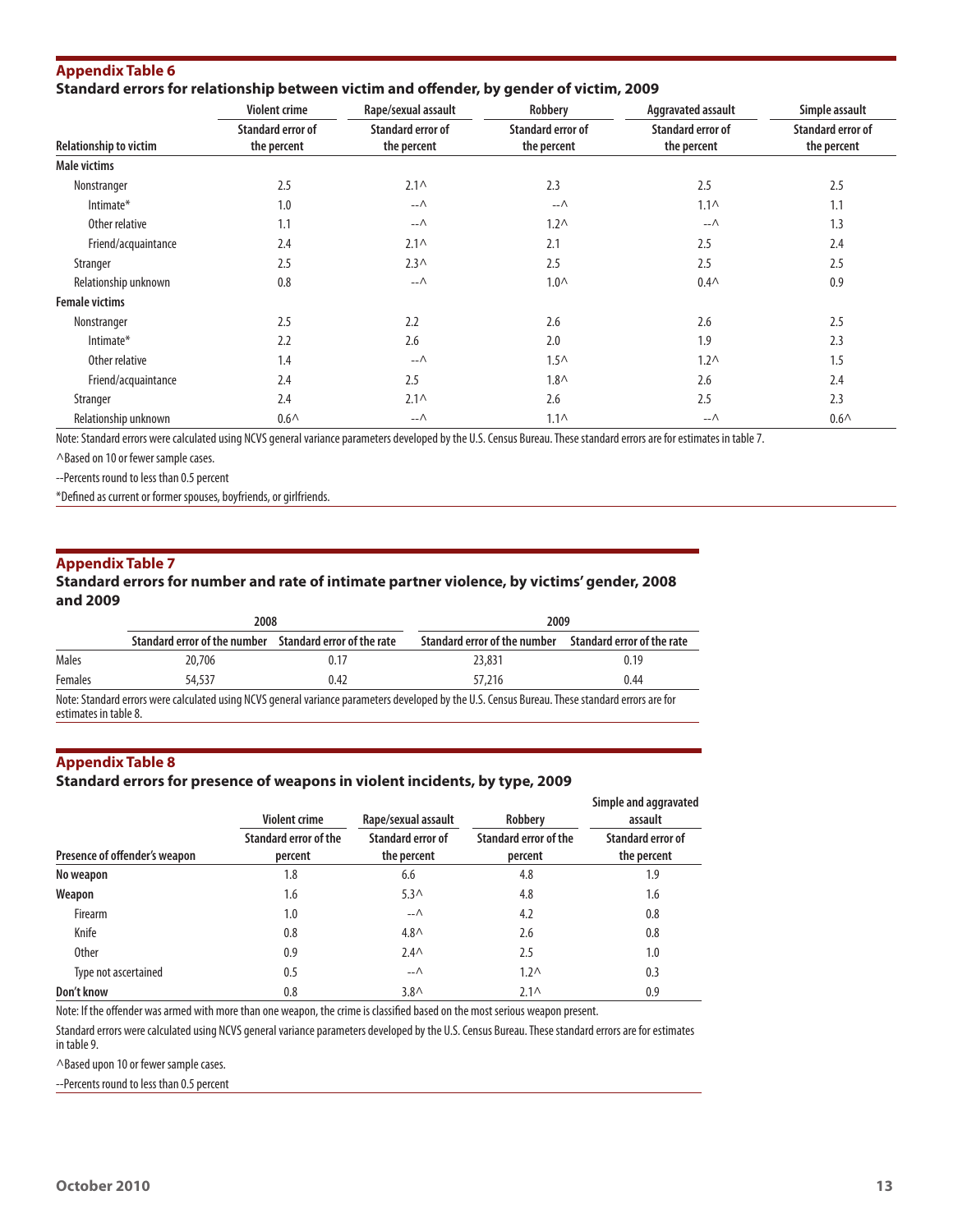#### **Appendix Table 9**

**Standard errors for percent of violent and property crimes reported to police, 2009**

|                       | Standard error of    |  |
|-----------------------|----------------------|--|
| Type of crime         | the percent reported |  |
| <b>Violent crime</b>  | 1.85                 |  |
| Rape/sexual assault   | 8.96                 |  |
| Robbery               | 4.30                 |  |
| Aggravated assault    | 3.74                 |  |
| Simple assault        | 2.15                 |  |
| <b>Property crime</b> | 0.92                 |  |
| <b>Burglary</b>       | 1.74                 |  |
| Motor vehicle theft   | 2.33                 |  |
| Theft                 | 0.96                 |  |

Note: Standard errors were calculated using NCVS general variance parameters developed by the U.S. Census Bureau. These standard errors are for estimates in table 11.

#### **Appendix Table 10**

#### **Standard errors for percent of crimes reported to the police, by gender, race, and Hispanic origin, 2009**

| <b>Characteristics of victim</b> | <b>Violent</b> | Property |
|----------------------------------|----------------|----------|
| Total                            | 1.96           | 0.96     |
| Male                             | 2.51           | 1.27     |
| White                            | 2.81           | 1.38     |
| <b>Black</b>                     | 5.19           | 3.04     |
| Other*                           | 10.07          | 4.55     |
| <b>Hispanic</b>                  | 5.75           | 2.71     |
| Non-Hispanic                     | 2.68           | 1.36     |
| Female                           | 2.65           | 1.25     |
| White                            | 2.99           | 1.38     |
| <b>Black</b>                     | 5.31           | 2.63     |
| Other*                           | 15.39          | 5.85     |
| <b>Hispanic</b>                  | 6.10           | 2.77     |
| Non-Hispanic                     | 2.83           | 1.34     |

Note: Total includes estimates for persons identifying with two or more races, not shown separately. Racial categories displayed are for persons who identified with one race.

Standard errors were calculated using NCVS general variance parameters developed by the U.S. Census Bureau. These standard errors are for estimates in table 12.

\*Includes American Indians, Alaska Natives, Asians, Native Hawaiians, and other Pacific Islanders.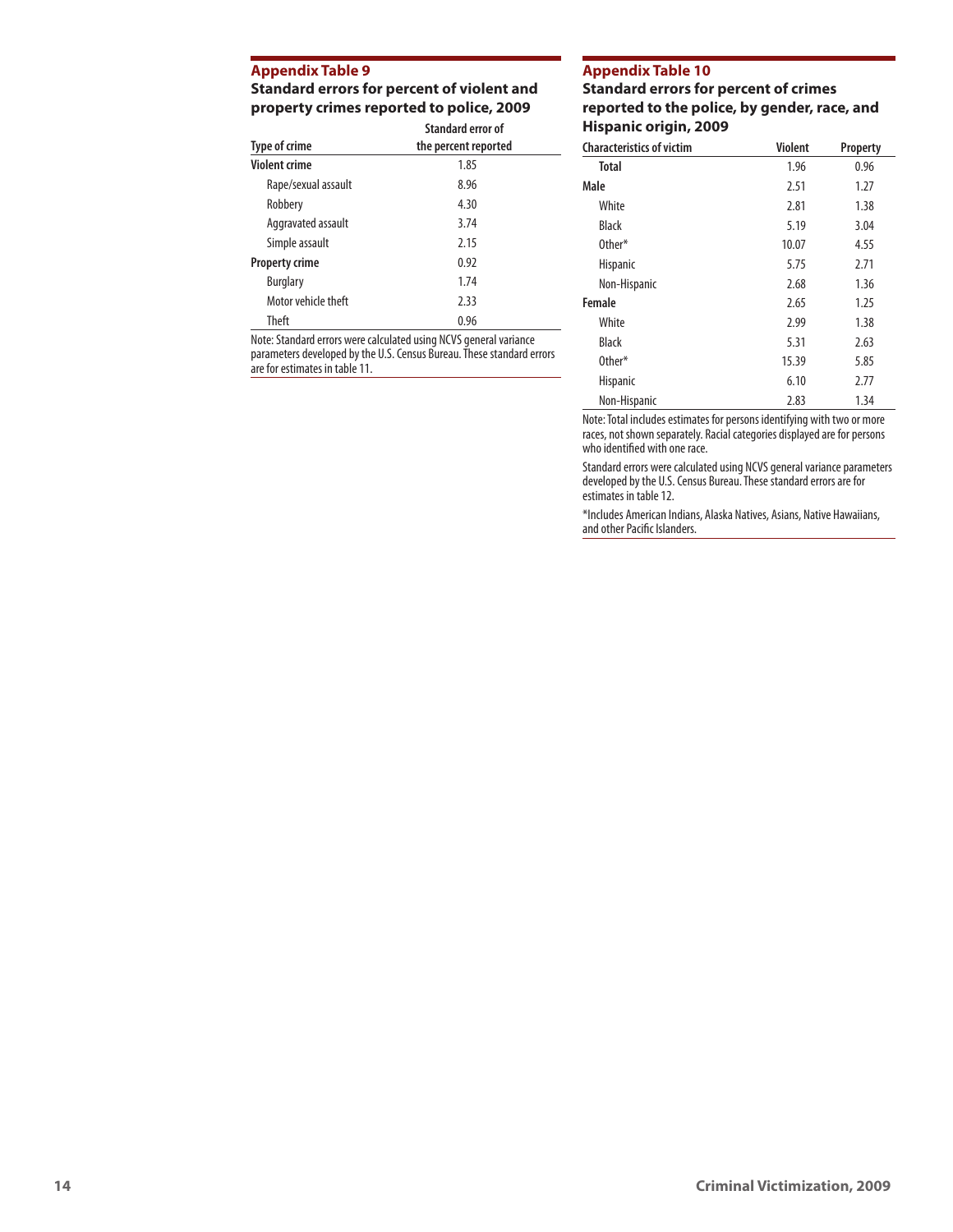### **Appendix Table 11**

#### **Standard errors for rates of crimes reported to the police, by type of crime, 2008 and 2009**

|                             |      | Standard error of the rates |  |
|-----------------------------|------|-----------------------------|--|
| Type of crime               | 2008 | 2009                        |  |
| Violent crimes <sup>a</sup> | 0.51 | 0.48                        |  |
| Serious violent crimesb     | 0.30 | 0.29                        |  |
| Rape/sexual assault         | 0.07 | 0.07                        |  |
| Robbery                     | 0.16 | 0.17                        |  |
| Assault                     | 0.45 | 0.42                        |  |
| Aggravated                  | 0.21 | 0.20                        |  |
| Simple                      | 0.37 | 0.34                        |  |
| Personal theft <sup>c</sup> | 0.07 | 0.06                        |  |
| <b>Property crimes</b>      | 1.85 | 1.62                        |  |
| Household burglary          | 0.82 | 0.76                        |  |
| Motor vehicle theft         | 0.43 | 0.40                        |  |
| Theft                       | 1.39 | 1.19                        |  |

Note: Standard errors were calculated using NCVS general variance parameters developed by the U.S. Census Bureau. These standard errors are for estimates in table 13.

aExcludes murder because the NCVS is based on interviews with victims and therefore cannot measure murder.

bIncludes rape/sexual assault, robbery, and aggravated assault

Includes pocket picking, completed purse snatching, and attempted purse snatching.